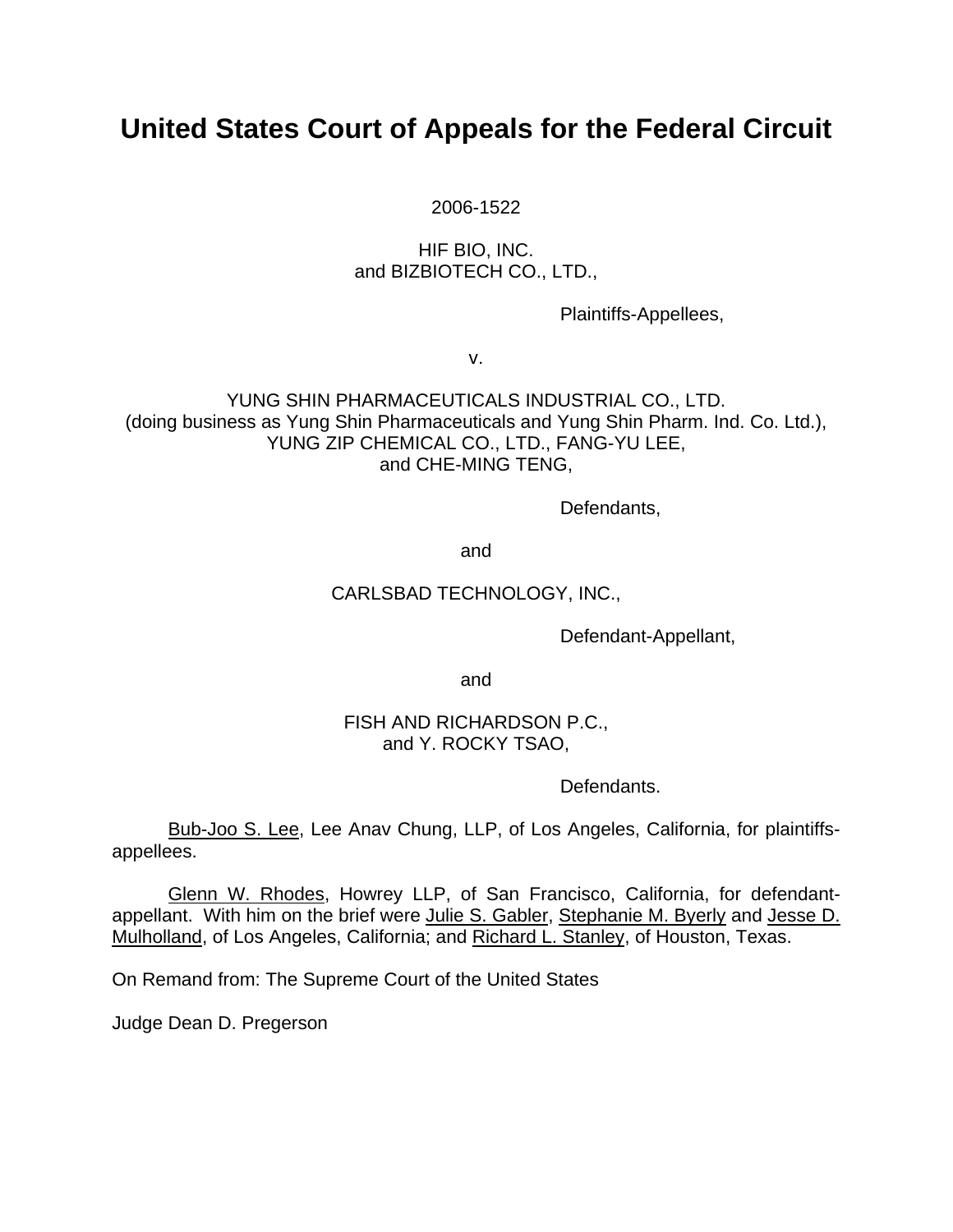# **United States Court of Appeals for the Federal Circuit**

2006-1522

HIF BIO, INC. and BIZBIOTECH CO., LTD.,

Plaintiffs-Appellees,

v.

YUNG SHIN PHARMACEUTICALS INDUSTRIAL CO., LTD. (doing business as Yung Shin Pharmaceuticals and Yung Shin Pharm. Ind. Co. Ltd.), YUNG ZIP CHEMICAL CO., LTD., FANG-YU LEE, and CHE-MING TENG,

Defendants,

and

## CARLSBAD TECHNOLOGY, INC.,

Defendant-Appellant,

and

# FISH AND RICHARDSON P.C., and Y. ROCKY TSAO,

Defendants.

Appeals from the United States District Court for the Central District of California in case no. 05-CV-07976, Judge Dean D. Pregerson.

\_\_\_\_\_\_\_\_\_\_\_\_\_\_\_\_\_\_\_\_\_\_\_\_\_\_\_

DECIDED: March 31, 2010 \_\_\_\_\_\_\_\_\_\_\_\_\_\_\_\_\_\_\_\_\_\_\_\_\_\_\_

Before MICHEL, Chief Judge, GAJARSA, Circuit Judge, and HOLDERMAN, Chief District Judge.<sup>[\\*](#page-1-0)</sup>

<span id="page-1-0"></span> <sup>\*</sup> \* The Honorable James F. Holderman, Chief Judge, United States District Court for the Northern District of Illinois, sitting by designation.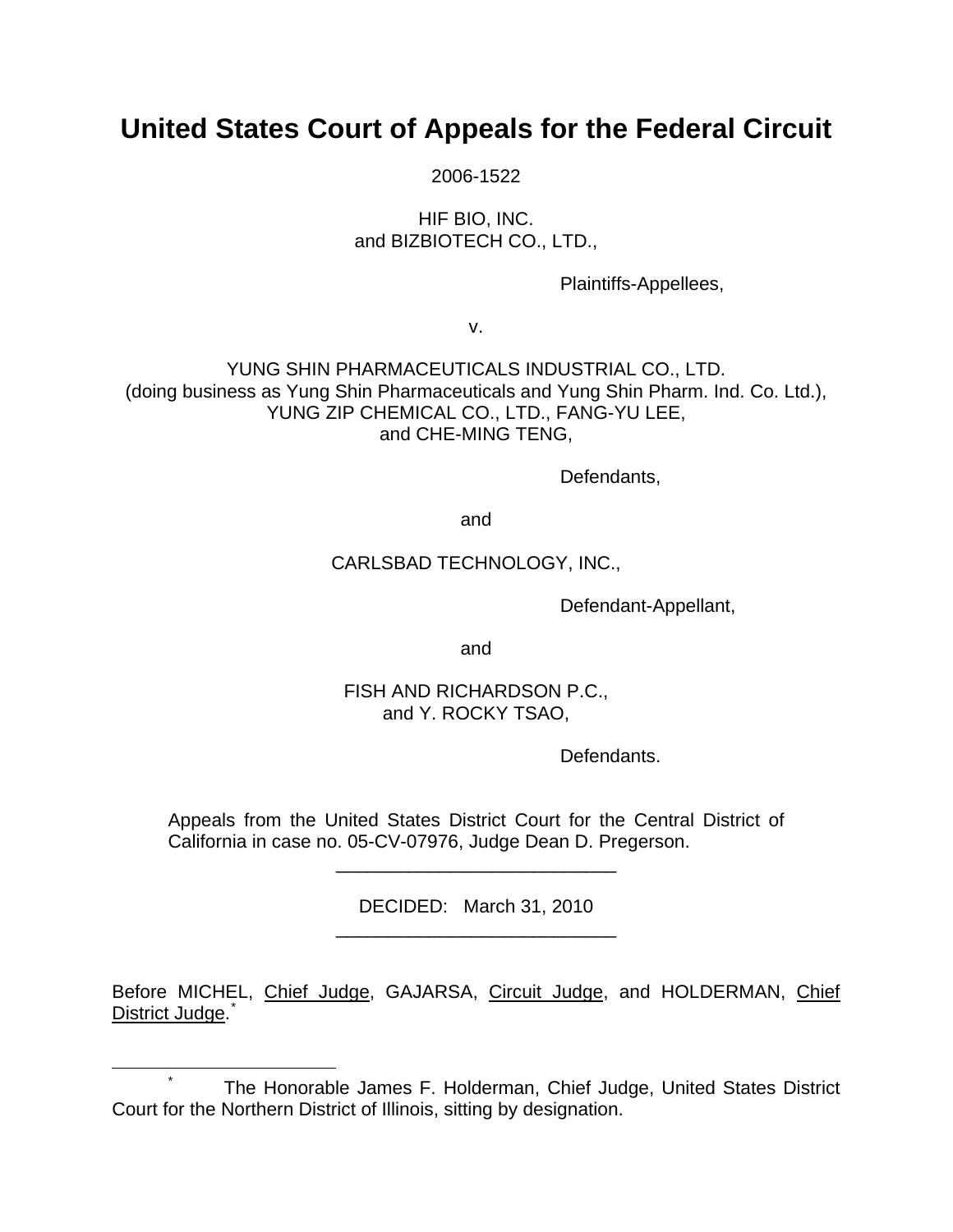## GAJARSA, Circuit Judge.

This case is before this court on remand from the Supreme Court of the United States. In our original decision, HIF Bio, Inc. v. Yung Shin Pharms. Indus. Co., Ltd., 508 F.3d 659 (Fed. Cir. 2007), we held that the Federal Circuit lacked appellate jurisdiction to review a district court's remand order that was based upon the district court's decision not to exercise supplemental jurisdiction. See id. at 667. The Supreme Court subsequently reversed our decision, and remanded the case back to us for further proceedings. See Carlsbad Tech., Inc. v. HIF Bio, Inc., 129 S. Ct. 1862, 1867 (2009). The sole remaining issue is whether the district court abused its discretion in remanding plaintiffs' amended complaint to California state court. For the reasons set forth below, we hold that the district court did abuse its discretion because two of the remanded causes of action "arise under" 28 U.S.C. 1338(a), but the district court should have dismissed these purported causes of action for failure to state a claim for which relief can be granted.

# **I.**

## A.

 We accept as true the facts alleged in plaintiffs' first amended complaint ("FAC"). See Wells v. United States, 420 F.3d 1343, 1348 (Fed. Cir. 2005). These facts have previously been described and need not be recited in full again. See HIF Bio, Inc., 508 F.3d at 660-62; see also HIF Bio, Inc. v. Yung Shin Pharms. Indus. Co., Ltd, No. CV 05-07976, 2006 WL 6086295, at \*1-2 (C.D. Cal. June 09, 2006). A brief summary of the operative facts, however, is appropriate.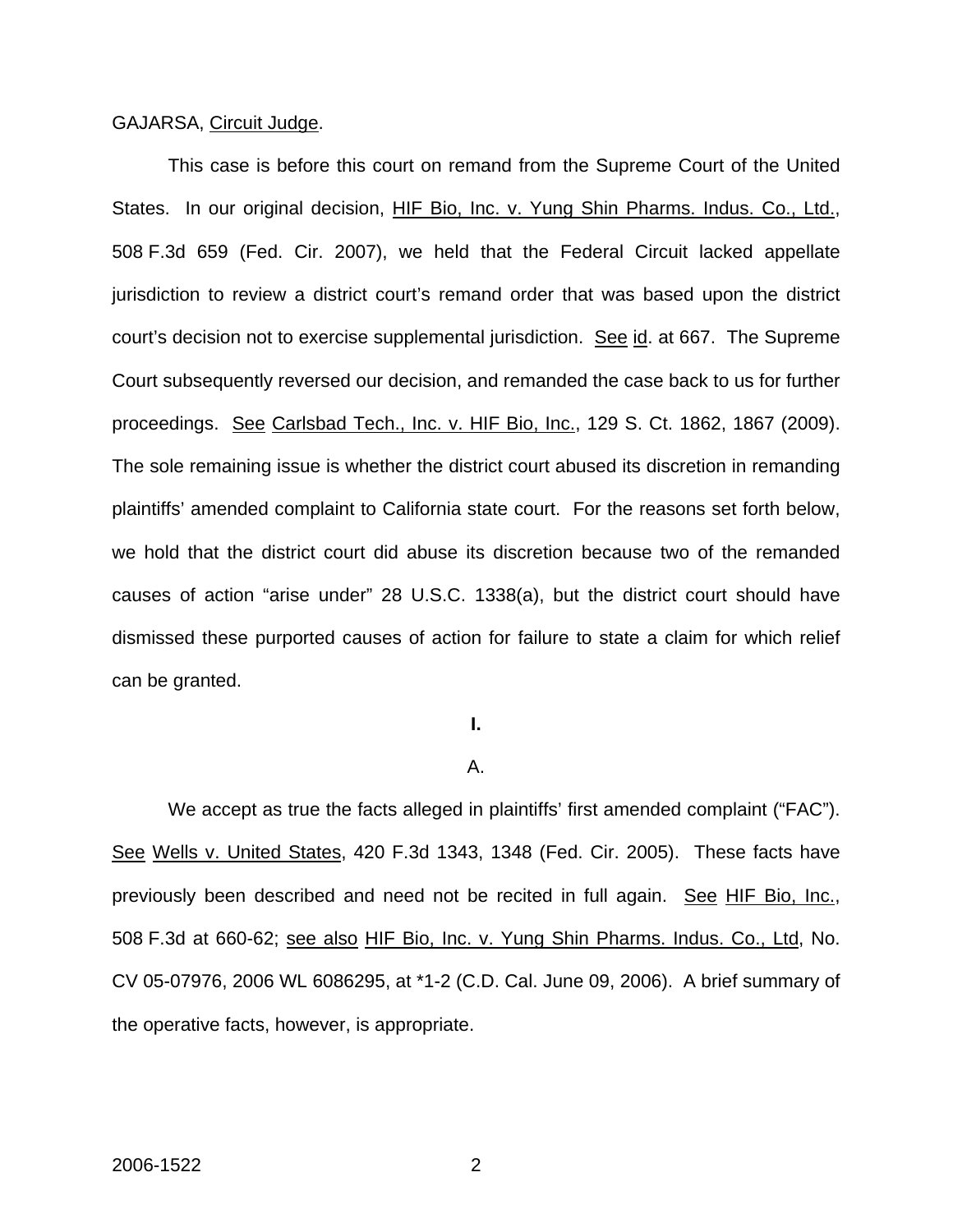In late 1999, Professors Jong-Wan Park ("Park") and Yang-Sook Chun ("Chun") began investigating the effect of a chemical, YC-1, on a protein complex known as HIF-1. A component of HIF-1 is expressed in human tumors and stimulates the growth of blood vessels within a tumor mass. Park and Chun hypothesized that YC-1 "could be used to inhibit the activity of HIF-1, which would have the effect of suppressing *. . .* the growth of blood vessels into animal tumors, and thereby kill[ing] the tumor by starving it of oxygen and nutrients." FAC ¶¶ 19-21.

Between 1999 and 2002, Park and Chun conducted laboratory experiments to confirm their hypothesis and submitted research papers disclosing their discovery to academic journals. See id. **[1]** 22-26. On April 7, 2003, Park and Chun filed a United States patent application titled "Method for Inhibiting Tumor Angiogenesis and Tumor Growth," which "disclos[ed] their anti-angiogenic, anti-cancer application of YC-1." Id. ¶ 27. In July 2003, Park and Chun assigned their rights concerning YC-1 to Plaintiff BizBiotech Co., Ltd., which subsequently assigned the rights to Plaintiff HIF Bio, Inc. in February 2005. See id. ¶¶ 28-29.

 While Park and Chun conducted their research, they also discussed their hypothesis with another scientist, Defendant Che-Ming Teng ("Teng"), who agreed to provide Park and Chun with the YC-1 necessary for their experiments. See id. ¶¶ 34-38. As an academic courtesy, Park and Chun provided Teng with information concerning their research including pre-publication drafts of academic papers disclosing the results of their laboratory experiments. See id.

 Unbeknownst to Park and Chun, Teng disclosed the results of Park and Chun's research to Defendant Yung Shin Pharmaceuticals ("Yung Shin"), a Taiwanese drug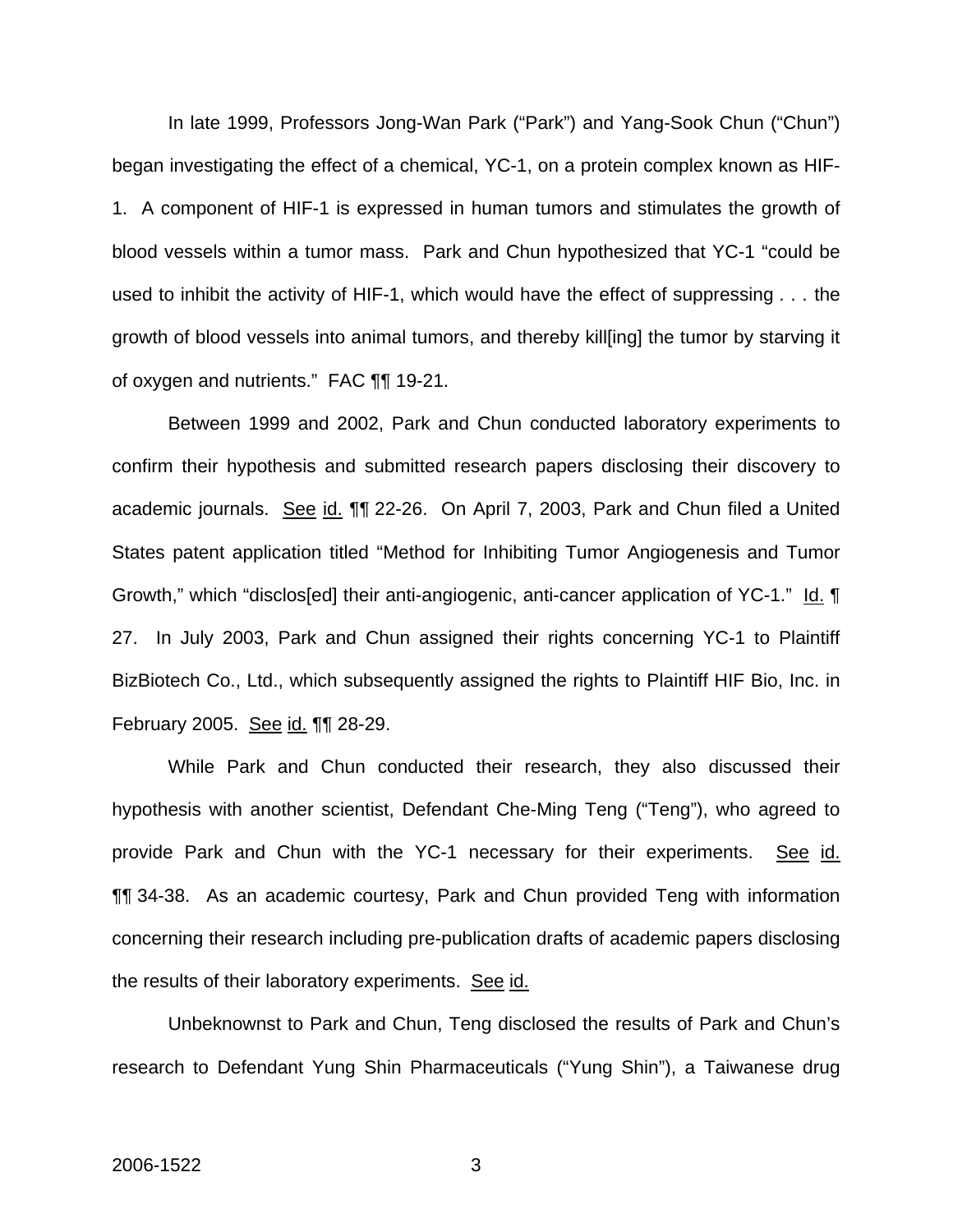manufacturer. Id. **[1]** 40-45. On March 29, 2002, without the consent or knowledge of Park and Chun, Teng filed a U.S. Provisional Patent application titled "Angiogenesis Inhibitors." Id. ¶ 57. The provisional identified Teng and Defendant Fang-Yu Lee ("Lee"), the president of Yung Shin, "as the inventor[s] of the novel anti-angiogenic, anticancer properties of YC-1." In March 2003, Yung Shin filed a PCT application claiming priority to the U.S. provisional application. See id. 186.

## B.

 In September 2005, after discovering Teng, Lee, and Yung Shin's actions, HIF Bio and BizBiotech filed suit in Los Angeles Superior Court. In addition to Teng, Lee, and Yung Shin, the suit named Carlsbad Technology, Inc. ("CTI"), a California corporation engaged by Yung Shin to commercialize the use of YC-1 as an antiangiogenic, anti-cancer drug in the United States. See id. 147. The suit also named Yung Shin's patent counsel, Y. Rocky Tsao and Fish and Richardson, P.C., and an alleged Taiwanese co-conspirator, Yung Zip Chemical Co., Ltd. See id. In November 2005, CTI removed the action to the United States District Court for the Central District of California. In March 2006, the plaintiffs filed their first amended complaint with the district court, asserting twelve causes of action.<sup>[1](#page-4-0)</sup>

<span id="page-4-0"></span> <sup>1</sup>  $1$  The first and second causes of action seek a declaratory judgment for ownership and inventorship, respectively, of "the INVENTION." FAC ¶¶ 104-110. The third cause of action asserts violations of the Racketeer Influenced and Corrupt Organizations Act ("RICO"), 18 U.S.C. §§ 1961-68. FAC ¶¶ 112-71. The remaining causes of action are based respectively on slander of title, conversion, actual and constructive fraud, intentional interference with contractual relations and prospective economic advantage, negligent interference with contractual relations and prospective economic advantage, breach of implied contract, unfair competition and fraudulent business practices, unjust enrichment-constructive trust, and permanent injunction. Id. ¶¶ 172-219.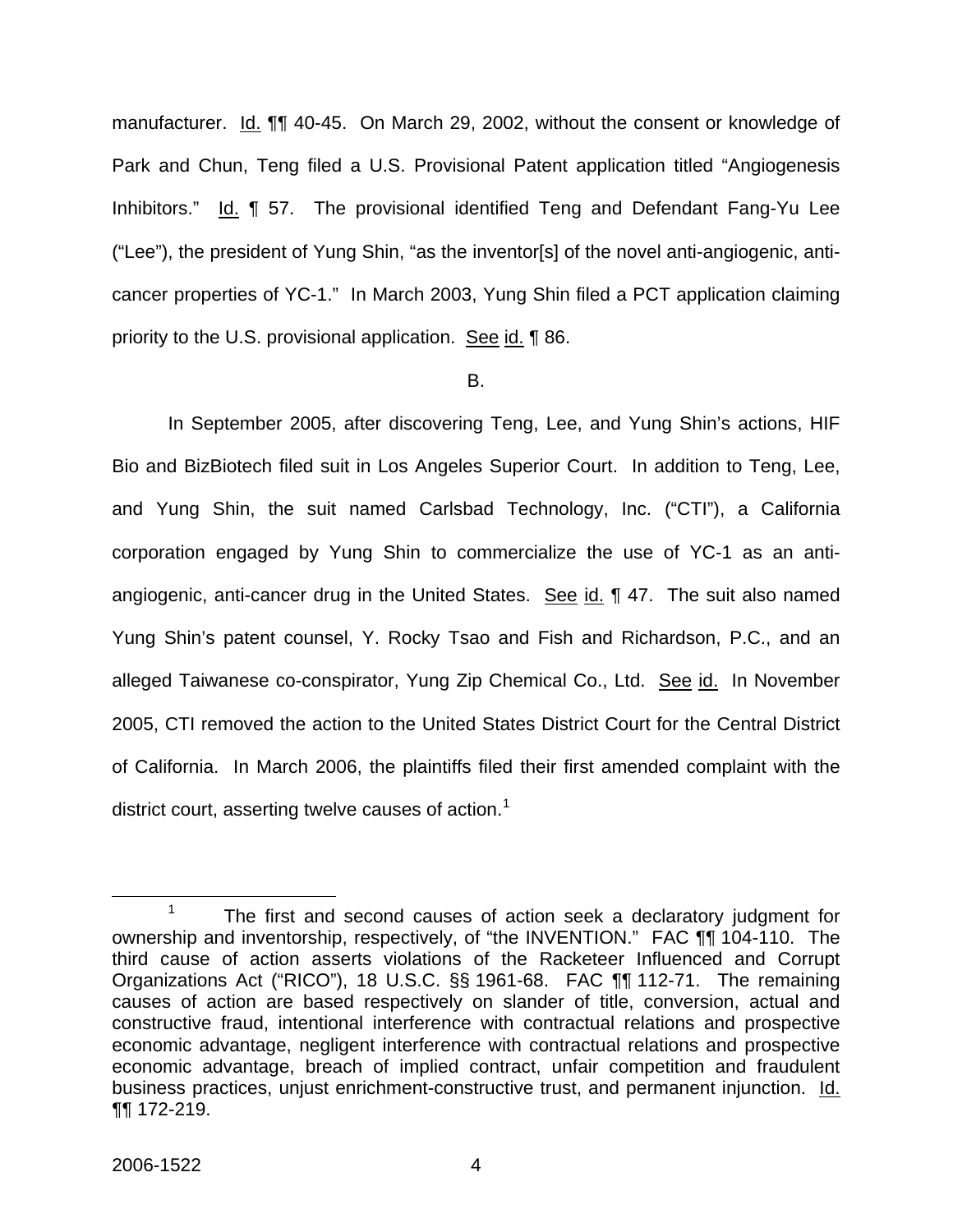Among other motions, CTI filed a motion to dismiss the complaint pursuant to Federal Rule of Civil Procedure 12(b)(1) and 12(b)(6). The district court granted CTI's motion, dismissed plaintiffs' RICO cause of action, and remanded the case to state court. See HIF Bio, Inc., 2006 WL 6086295, at \*6. In remanding the case, the district court held that the first and second causes of action claimed "rights of inventorship and ownership of inventions [which] are valid state law claims." Id. at \*4. It then declined to exercise supplemental jurisdiction and remanded those claims along with the remaining nine "state law claims" to California state court. Id.

 CTI appealed the remand order to this court. This panel held that 28 U.S.C. § 1447(d) barred appellate review of a remand order based on declining supplemental jurisdiction and dismissed the appeal for lack of jurisdiction. See HIF Bio, Inc., 508 F.3d at 667. The Supreme Court subsequently reversed and remanded, holding that § 1447(d) did not bar appellate review in such circumstances. Carlsbad Tech., Inc., 129 S. Ct. at 1867.

#### **II.**

We review for abuse of discretion the district court's decision not to exercise supplemental jurisdiction. See Mars, Inc. v. Kabushiki-Kaisha Nippon Conlux, 24 F.3d 1368, 1374 (Fed. Cir. 1994) ("[T]he exercise of supplemental jurisdiction is within the discretion of the district court."). While the district court has discretion not to exercise supplemental jurisdiction over state law claims, it has no discretion to remand claims arising under federal law. See Hunter Douglas, Inc. v. Harmonic Design, Inc., 153 F.3d 1318, 1328 (Fed. Cir. 1998) overruled in part on separate grounds in Midwest Indus., Inc. v. Karavan Trailers, Inc., 175 F.3d 1356 (Fed. Cir. 1999); Gaming Corp. of Am. v.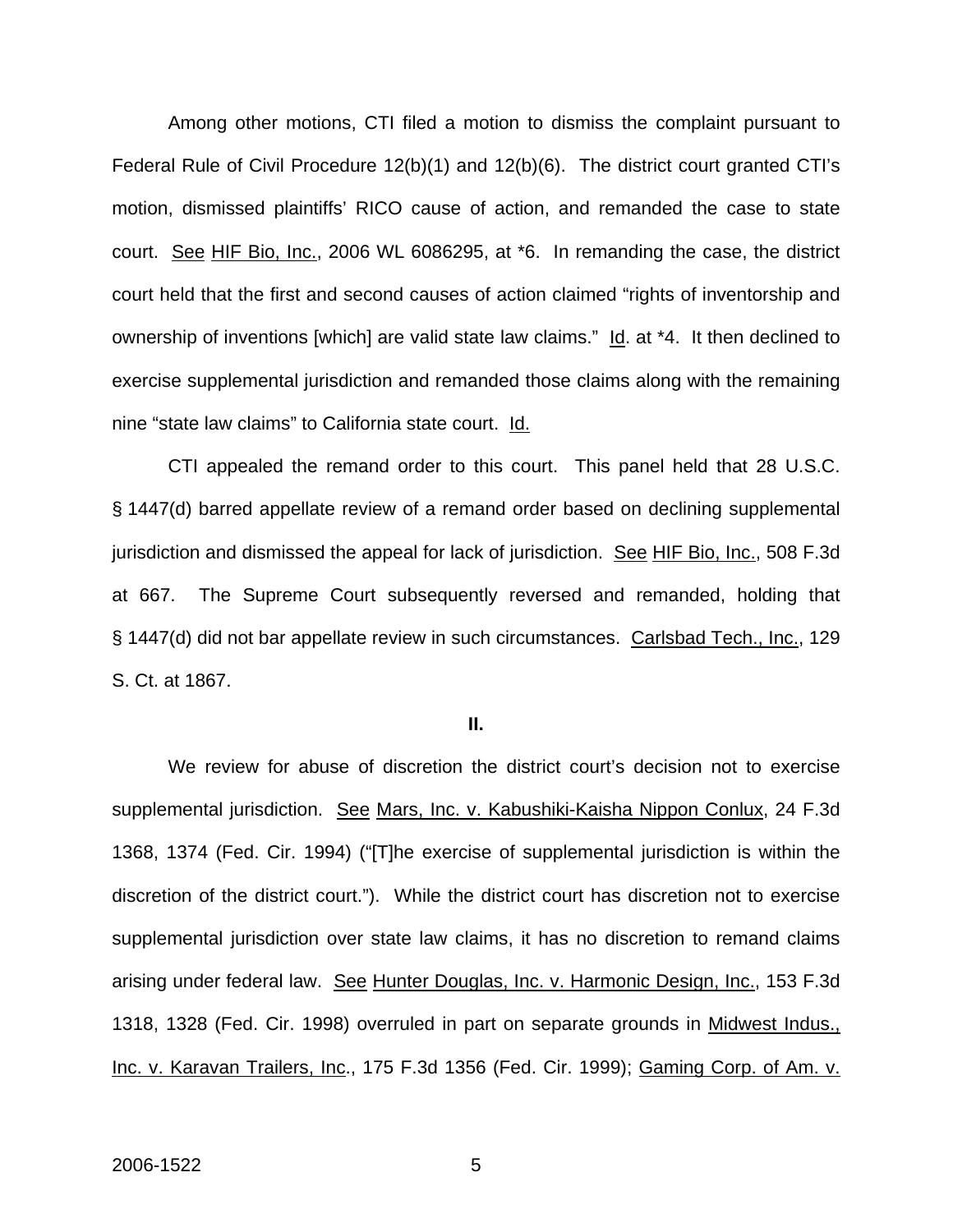Dorsey & Whitney, 88 F.3d 536, 542 (8th Cir. 1996) ("A district court has no discretion to remand a claim that states a federal question."); Borough of W. Mifflin v. Lancaster, 45 F.3d 780, 787 (3d Cir. 1995) (same); Brockman v. Merabank, 40 F.3d 1013, 1017 (9th Cir. 1994) (same).

Whether the district court possessed jurisdiction is a question of law that this court reviews without deference. See Teva Pharms. USA, Inc. v. Novartis Pharms. Corp., 482 F.3d 1330, 1335 (Fed. Cir. 2007); Pennington Seed, Inc. v. Produce Exch. No. 299, 457 F.3d 1334, 1338 (Fed. Cir. 2006). The district court's jurisdiction under § 1338(a) "extend[s] only to those cases in which a well-pleaded complaint establishes either that federal patent law creates the cause of action or that the plaintiff's right to relief necessarily depends on the resolution of a substantial question of federal patent law, in that patent law is a necessary element of the well-pleaded claims." Christianson v. Colt Indus. Operating Corp., 486 U.S. 800, 808-09 (1988).

A. The Declaratory Judgment for Inventorship

The plaintiffs' second cause of action seeks a declaratory judgment that Park and Chun "were and are the first and true inventors/discoverers of the INVENTION." FAC ¶ 111. The amended complaint defines "INVENTION" as the discovery that "YC-1 had the potential to become the first anti-angiogenic, anti-cancer agent to HIF-1." Id. ¶ 22. According to plaintiffs, "an actual controversy has arisen" because the defendants "have made an open, public, and adverse claim that [Lee and Teng] are the inventors/discoverers of the INVENTION."  $\text{Id.}$  109. The only open, public, and adverse claims to the INVENTION identified in the amended complaint are the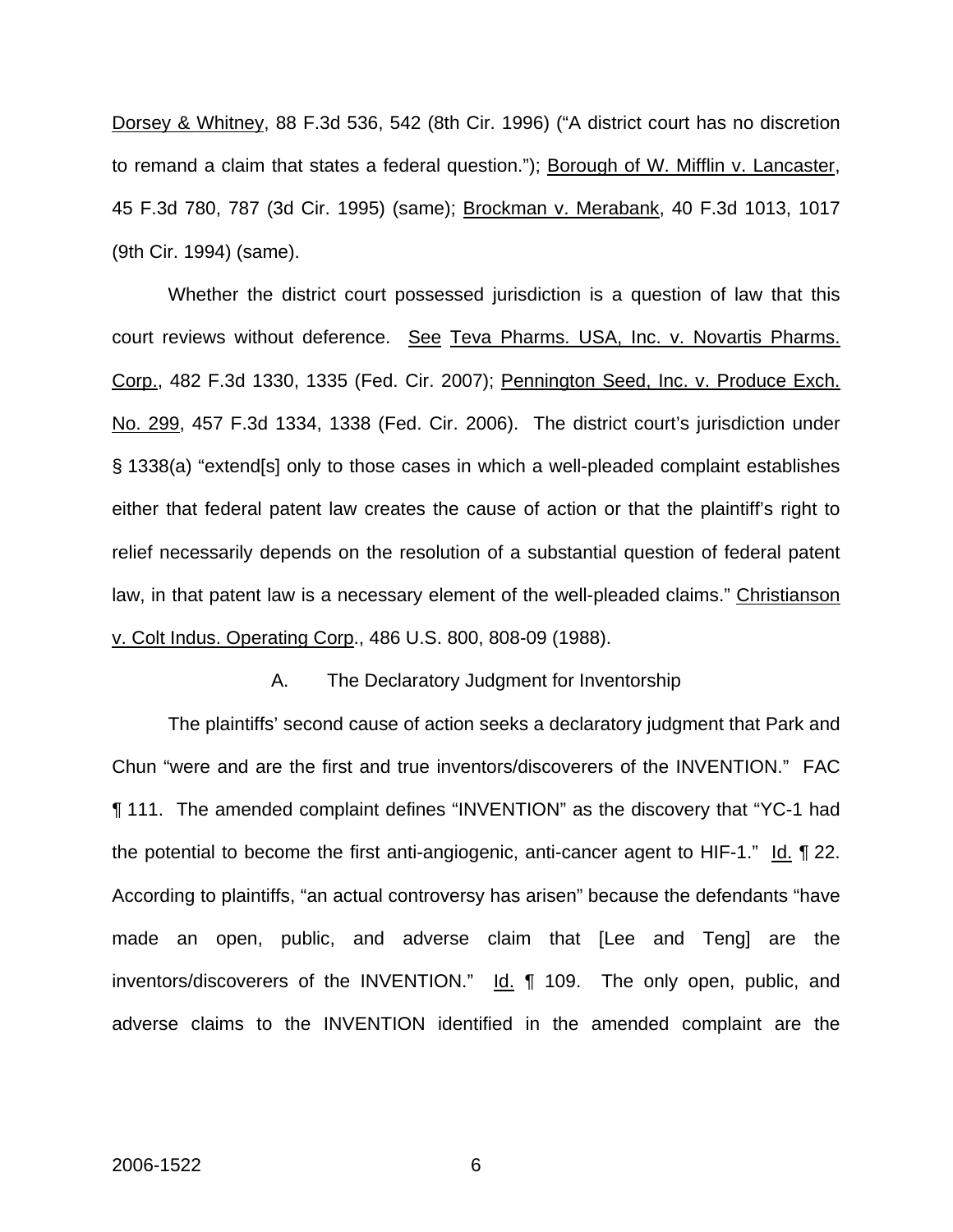defendants' multiple pending patent applications which named Lee and Teng as inventors. See id. 1 89; see also id. 11 47(c), 56-59, 61-62, 73-75.

In remanding the second cause of action, the district court noted that "Plaintiffs aver that they are not contesting patents or patent applications, but are instead seeking declaratory judgment on the issue of inventorship under state common law."<sup>[2](#page-7-0)</sup> HIF Bio, Inc., 2006 WL 6086295, at \*4. The district court then cited to a 1944 New Jersey District Court case, Bolhman v. Am. Paper, 53 F. Supp. 794 (D.N.J. 1944), and concluded that a right of inventorship is a "valid state law claim[]." HIF Bio, Inc., 2006 WL 6086295, at \*4.

The district court erred in concluding that the second cause of action presented a valid state law claim. This court has held that "the field of federal patent law preempts any state law that purports to define rights based on inventorship." Univ. of Colo. Found. v. Am. Cyanamid Co., 196 F.3d 1366, 1372 (Fed. Cir. 1999). In so holding, the court stated:

An independent inventorship standard under state law would likely have different requirements and give rise to different remedies than federal patent law. A different state inventorship standard might grant property rights to an individual who would not qualify as an inventor under federal patent law, or might grant greater relief to inventors than is afforded by federal patent law. Either situation might frustrate the dual federal objectives of rewarding inventors and supplying uniform national patent law standards.

Id.; see also Bd. of Regents, Univ. of Tex. Sys. v. Nippon Tel. & Tel., 414 F.3d 1358,

1363 (Fed. Cir. 2005) ("[T]his court has held that issues of inventorship, infringement,

<span id="page-7-0"></span> $\frac{1}{2}$  $2^2$  Despite their averments to the contrary, the plaintiffs' complaint states: "PLAINTIFFS also allege, in the alternative, that jurisdiction with respect to the First and Second Claims of Relief is also proper under 28 U.S.C. § 2201(a) and 28 U.S.C. § 1338." FAC ¶ 2.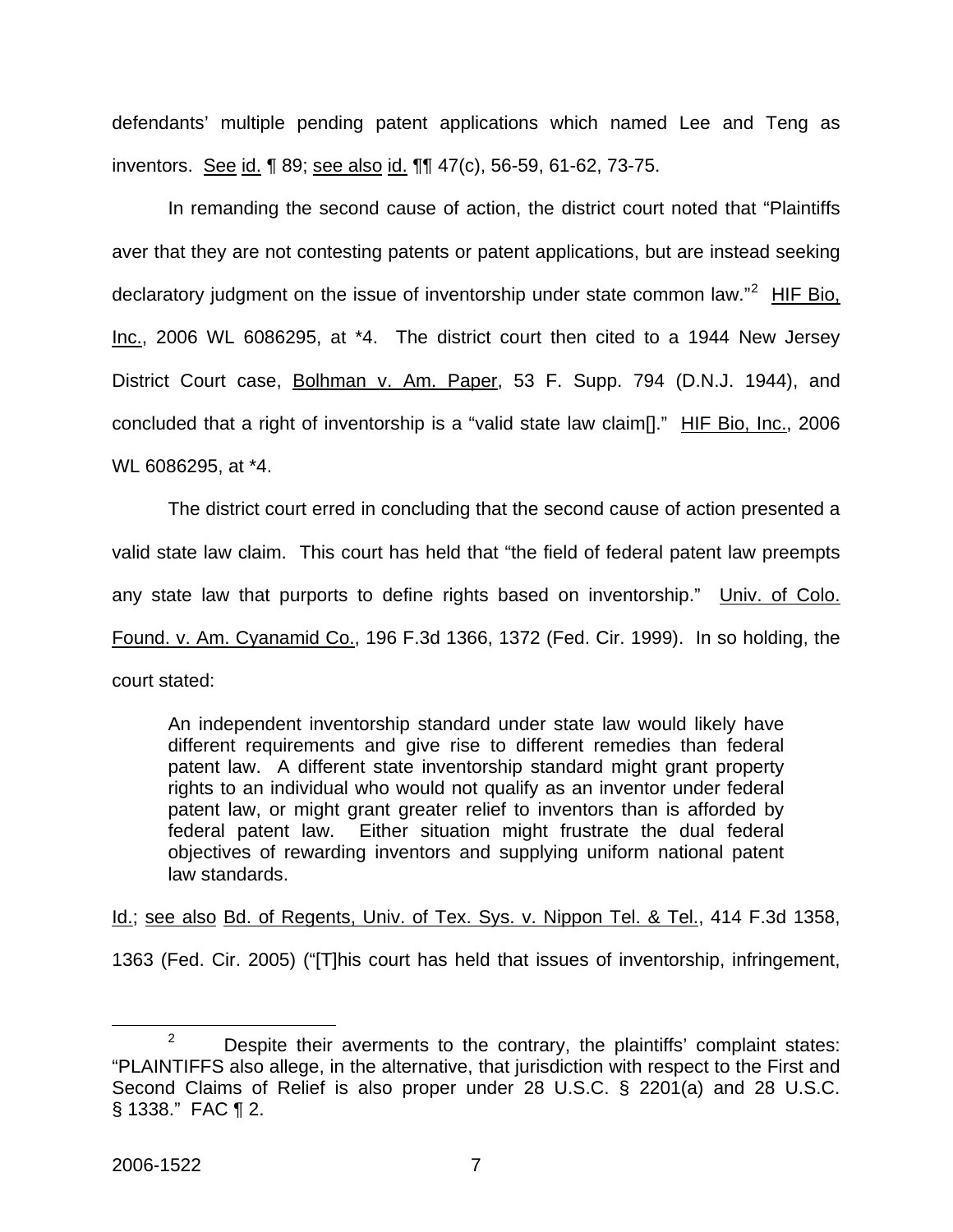validity and enforceability present sufficiently substantial questions of federal patent law to support jurisdiction under section 1338(a).").

The amended complaint defines the "INVENTION" solely in terms of the pending patent applications. See, e.g., FAC 186 (listing defendants' multiple patent applications that "falsely and fraudulently claim that [Lee and Teng] are the inventors/discovers of the INVENTION"); id. 1 89 (same). Therefore, the only possible theory upon which relief could be granted to the plaintiffs would be one in which determining the true inventor(s) of competing patent applications is essential. Because inventorship is a unique question of patent law, the cause of action arises under  $\S$  1338(a). See Christianson, 486 U.S. at 809 (holding that § 1338(a) jurisdiction extends to a cause of action in which "patent law is a necessary element"); Bd. of Regents, Univ. of Tex. Sys., 414 F.3d at 1363. The district court's contrary finding is erroneous.

However, because this dispute involves pending patent applications, the plaintiffs' requested relief  $-$  a declaration of the "true" inventor  $-$  is tantamount to a request for either a modification of inventorship on pending patent applications or an interference proceeding. See, e.g., Larson v. Correct Craft, Inc., 569 F.3d 1319, 1325 (Fed. Cir. 2009) ("We have treated requests for declaratory relief relating to inventorship as functional equivalents of actions formally brought pursuant to [35 U.S.C.] § 256."); Consol. World Housewares, Inc. v. Finkle, 831 F.2d 261, 263-65 (Fed. Cir. 1987) (equating a complaint which asked the district court "to declare the true inventor or inventors" to a request for an interference). Plaintiffs' requested relief can only be granted by the Director of the United States Patent and Trademark Office. See 35 U.S.C. §§ 116, 135(a). Section 116 authorizes the Director of the Patent and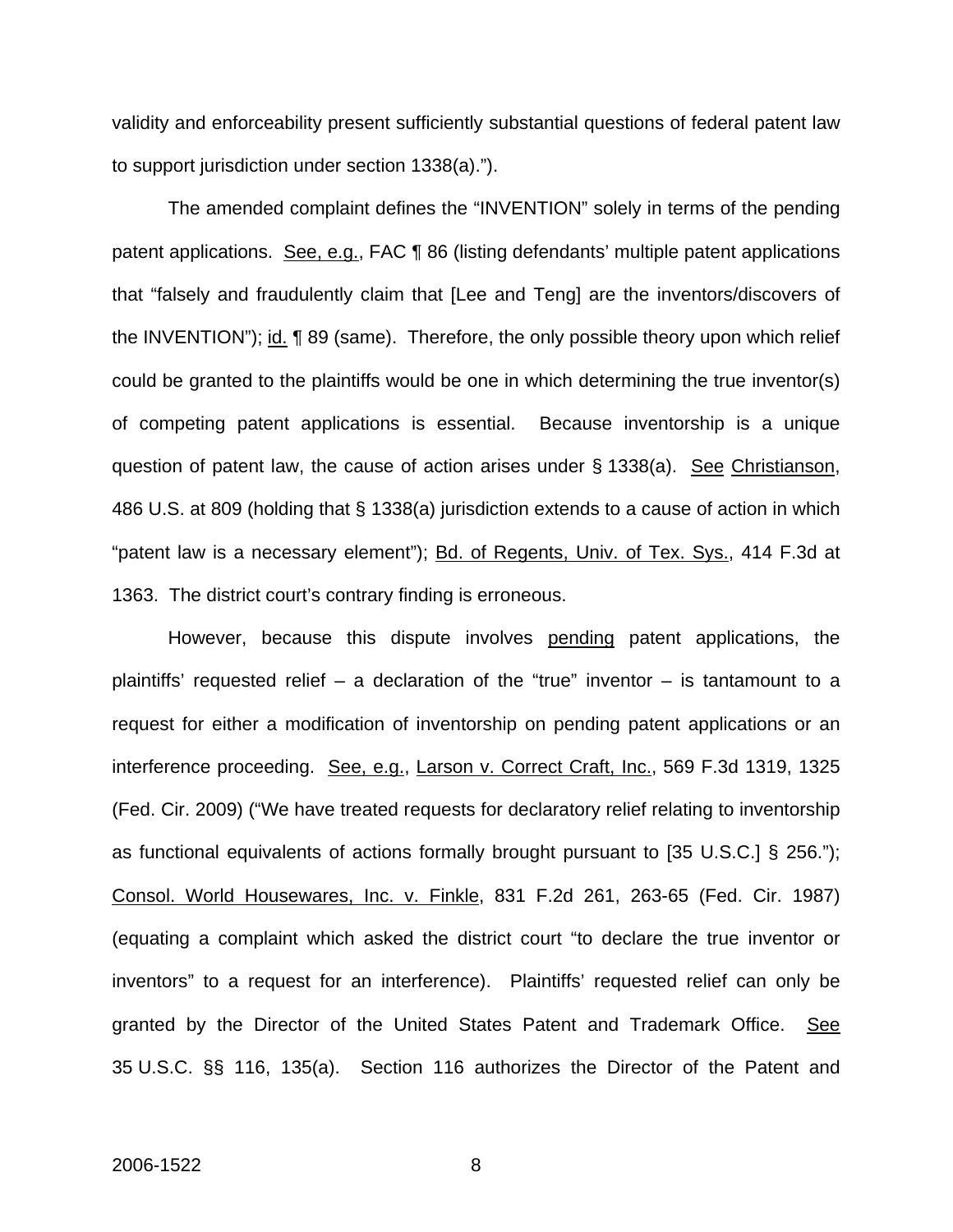Trademark Office to take certain actions concerning pending patent applications, but "plainly does not create a cause of action in the district courts to modify inventorship on pending patent applications." Eli Lilly & Co. v. Aradigm Corp., 376 F.3d 1352, 1356 n.1 (Fed. Cir. 2004). Similarly, § 135(a) provides the PTO with the exclusive right to conduct an interference proceeding. See Consol. World Housewares, Inc., 831 F.2d at 265. While the question of who invented an invention disclosed in pending patent applications is a question of federal patent law, Congress, through §§ 116 and 135(a), has limited the avenues by which such inventorship can be contested.

Despite the statute's language, some district courts have held that § 116 provides a private right of action to challenge inventorship of a pending patent application. See, e.g., Kosower v. Gutowitz, No. 00 CIV. 9011, 2001 WL 1488440, at \*7 (S.D.N.Y. Nov. 21, 2001); Heineken Technical Servs. v. Darby, 103 F. Supp. 2d 476, 479 (D. Mass. 2000). Other district courts, following our decision in Eli Lilly, have interpreted § 116 as foreclosing private actions in district court. See, e.g., Stevens v. Broad Reach Cos., L.L.C., 2006 WL 1556313, \*4-\*8 (W.D. Mo. 2006); Sagoma Plastics, Inc. v. Gelardi, 366 F. Supp. 2d 185, 190 (D. Me. 2005) (holding that a cause of action under § 116 invokes § 1338(a) jurisdiction, but is insufficient to state a claim under Rule  $12(b)(6)$ ).

To the extent **Eli Lilly** failed to resolve this issue, we expressly hold that § 116 does not provide a private right of action to challenge inventorship of a pending patent application. Once a patent issues, however, 35 U.S.C. § 256 provides a private right of action to challenge inventorship, and such a challenge arises under § 1338(a). Larson, 569 F.3d at 1324-25 ("There is no doubt that § 256 supplies such a valid basis for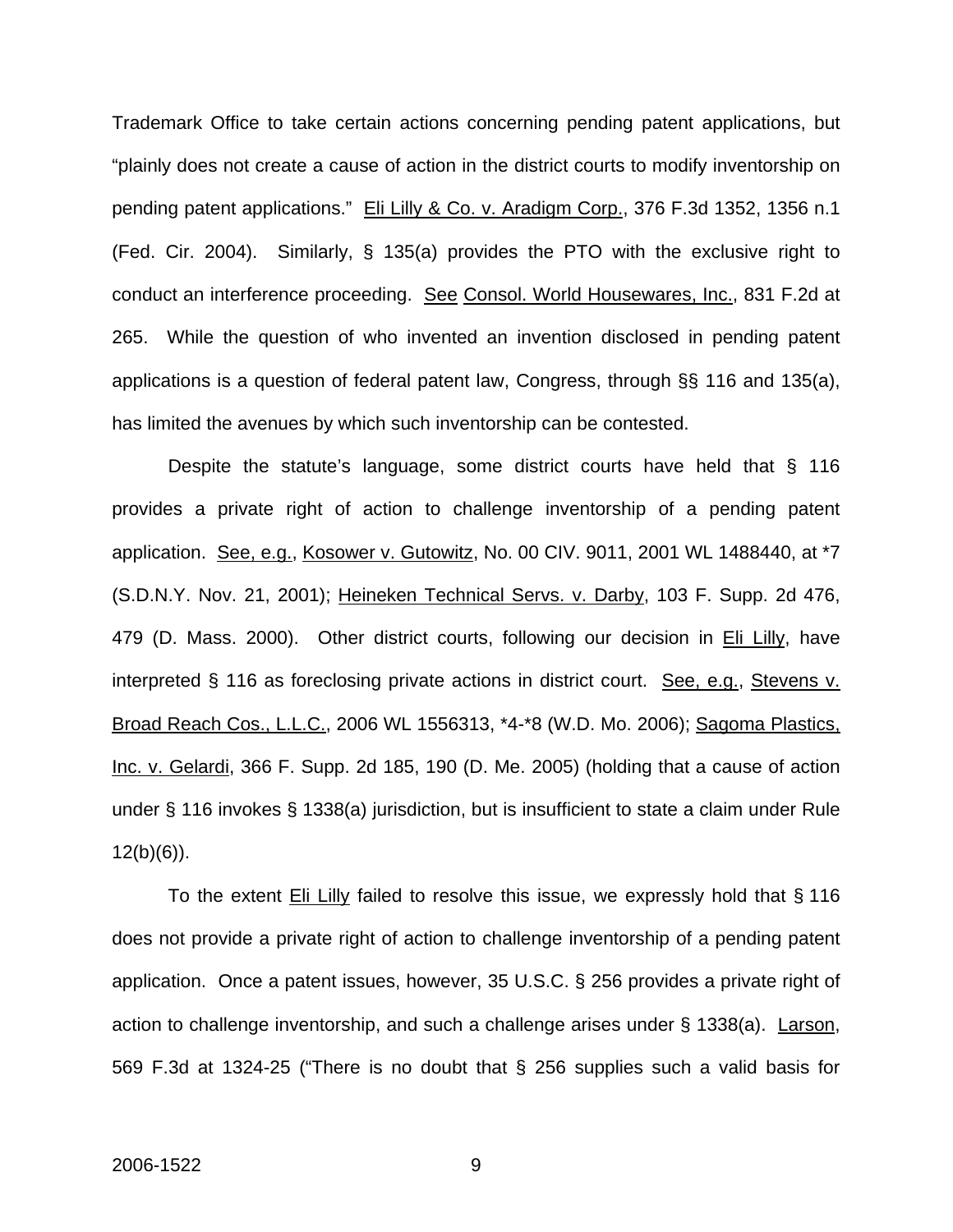federal jurisdiction: an action to correct inventorship under § 256 'aris[es] under' the patent laws for the purpose of § 1338(a)." (alterations in original)).

Given their proper import, §§ 116 and 135(a) preclude the district court from granting plaintiffs' requested relief – a declaration of the "true" inventor of a pending patent application. Accordingly, while the district court has jurisdiction over the cause of action, it should have dismissed the claim under Rule 12(b)(6) because no private right of action exists. See Litecubes, LLC v. N. Light Prods., Inc., 523 F.3d 1353, 1361 (Fed. Cir. 2008) ("[If] the complaint fails to allege a cause of action upon which relief can be granted, this 'failure to state a proper cause of action calls for a judgment on the merits and not for a dismissal for want of jurisdiction."" (quoting Bell v. Hood, 327 U.S. 678, 682  $(1946)$ ).

#### B. The Remaining Causes of Action

The question remains, however, whether the remaining nine causes of action arise under the patent laws. Because these causes of action are not direct creatures of patent law, the district court had jurisdiction only if plaintiffs' "right to relief necessarily depends on the resolution of a substantial question of federal patent law, in that patent law is a necessary element of the well-pleaded claims." Christianson, 486 U.S. at 808-09. Moreover, "[i]f on the face of a well-pleaded complaint there are . . . reasons completely unrelated to the provisions and purposes of [the patent laws] why the [plaintiff] may or may not be entitled to the relief it seeks, then the claim does not arise under those laws." Id. at 810 (alterations in original) (citations and internal quotation marks omitted). "[A] claim supported by alternative theories in the complaint may not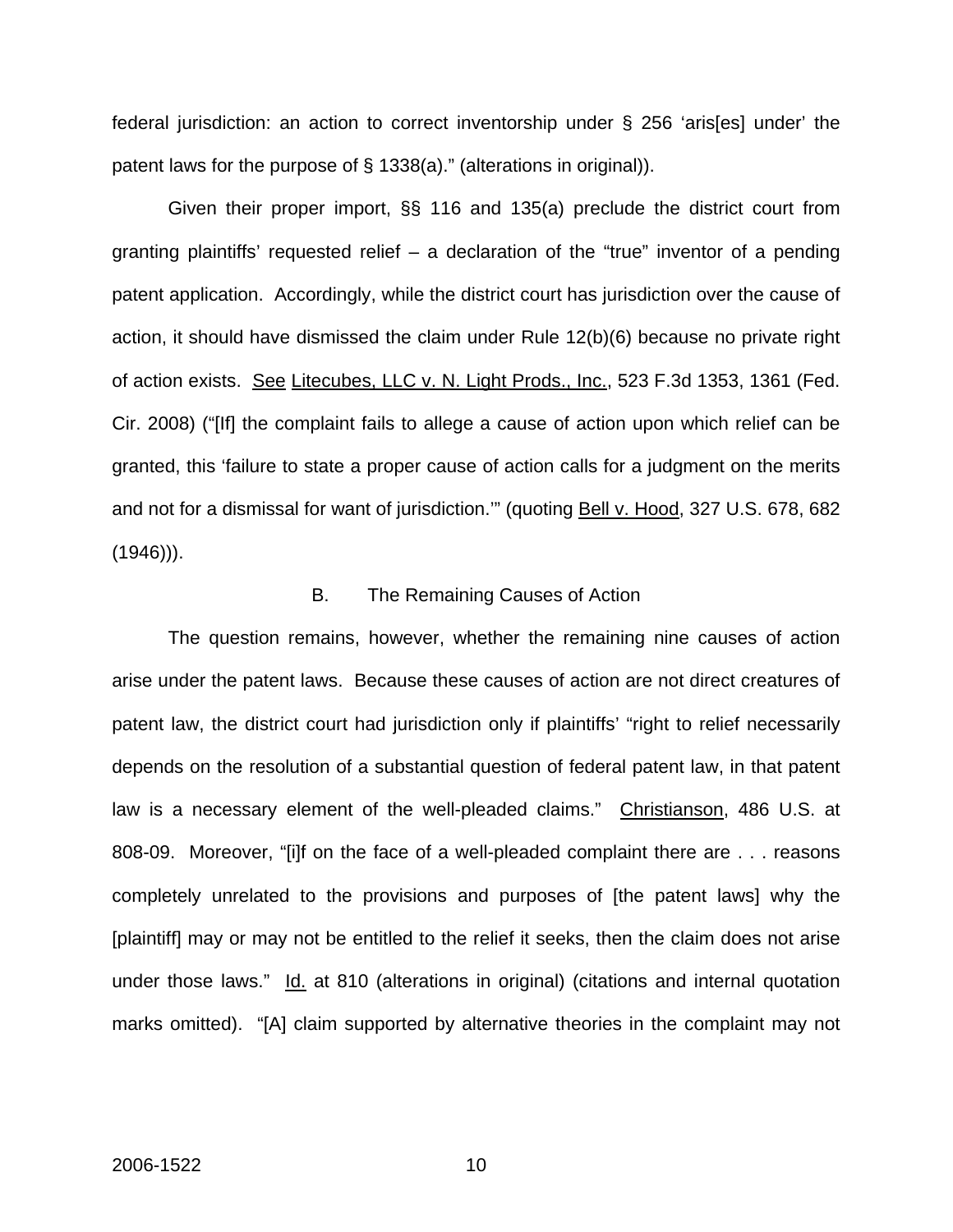form the basis for § 1338(a) jurisdiction unless patent law is essential to each of those theories." Id.

CTI contends that the resolution of a patent law issue  $-$  inventorship  $-$  is necessary to resolve the remaining causes of action. As noted above, this court has held that "the field of federal patent law preempts any state law that purports to define rights based on inventorship." Univ. of Colo., 196 F.3d at 1372. Despite this broad language, this court has emphasized that a claim arises under the patent laws only if the inventorship issue is essential to the resolution of the claim. Bd. of Regents, Univ. of Tex. Sys., 414 F.3d at 1363; Thompson v. Microsoft Corp., 471 F.3d 1288, 1291-92 (Fed. Cir. 2006). Moreover, the appearance of "an alternative, non-patent theory" which may entitle the plaintiffs to their requested relief compels the conclusion that the cause of action does not arise under the patent laws. Christianson, 486 U.S. at 813; Am. Tel. & Tel. Co. v. Integrated Network Corp., 972 F.2d 1321, 1324 (Fed. Cir. 1992) ("Under Christianson, every theory of a claim as pled must depend on patent law if there is to be federal jurisdiction.").

 The only other cause of action in which patent law is essential is plaintiffs' fourth cause of action – slander of title. Under California common law, the elements of slander of title are: publication, falsity, absence of privilege, and disparagement of another's title which is relied upon by a third party and which results in a pecuniary loss. See Smith v. Commonwealth Land Title Ins. Co., 177 Cal. App. 3d 625, 630 (1986). The complaint alleges that the defendants have slandered plaintiffs' title "to the INVENTION, and the claim of inventorship/discovery of the same." FAC ¶ 173. The "INVENTION" is the only property interest in which the plaintiffs allege they have title. Moreover, as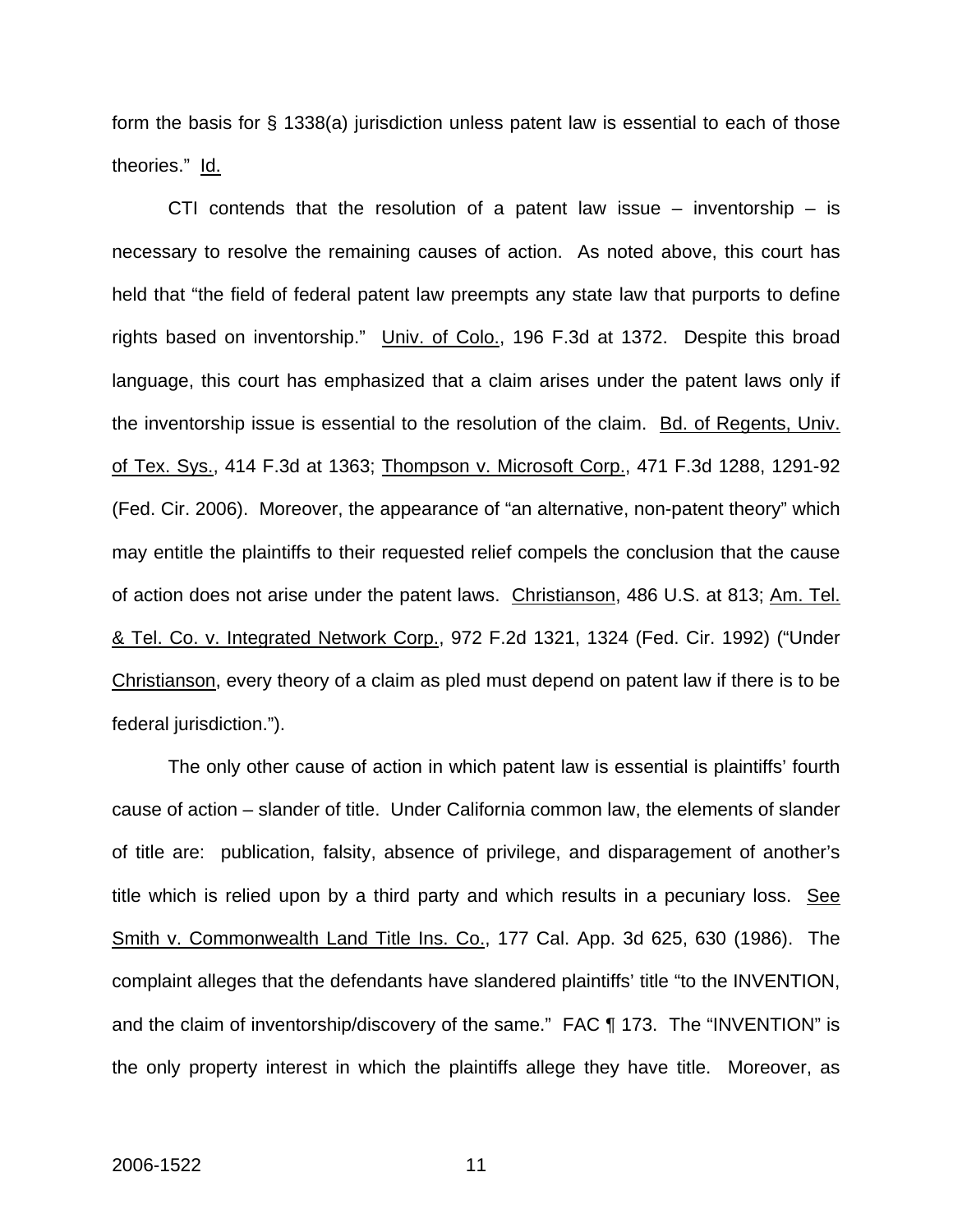alleged by the plaintiffs, the only public disparagement defendants have made are statements to the PTO identifying Lee and Teng as inventors of the "INVENTION." See id. ¶¶ 86, 89. The complaint therefore sets forth only one theory which entitles plaintiffs to relief: plaintiffs must demonstrate that they invented the INVENTION first and that defendants' public statements of inventorship are false and caused the plaintiffs' damage. This sole theory requires a determination of who invented the "INVENTION." Because inventorship is indisputably a question of federal patent law, the fourth cause of action invokes federal jurisdiction, and the district court's decision to remand it was an abuse of discretion. See Hunter Douglas, Inc., 153 F.3d at 1328; Baker v. Kingsley, 387 F.3d 649, 656-57 (7th Cir. 2004) ("It is an abuse of discretion for a district court to remand a federal claim that is properly before it."). Yet, as discussed in Section II.A., § 116 precludes the district court from determining the true inventor of an invention disclosed in a pending patent application. Accordingly, while the cause of action invokes federal jurisdiction and should not have been remanded, the district court should dismiss it under Rule 12(b)(6) for failure to state a claim for which relief may be granted. See Litecubes, LLC, 523 F.3d at 1361.

 Finally, patent law is not essential to plaintiffs' remaining causes of action for declaration of ownership, conversion, actual and constructive fraud, intentional interference with contractual relations and prospective economic advantage, negligent interference with contractual relations and prospective economic advantage, breach of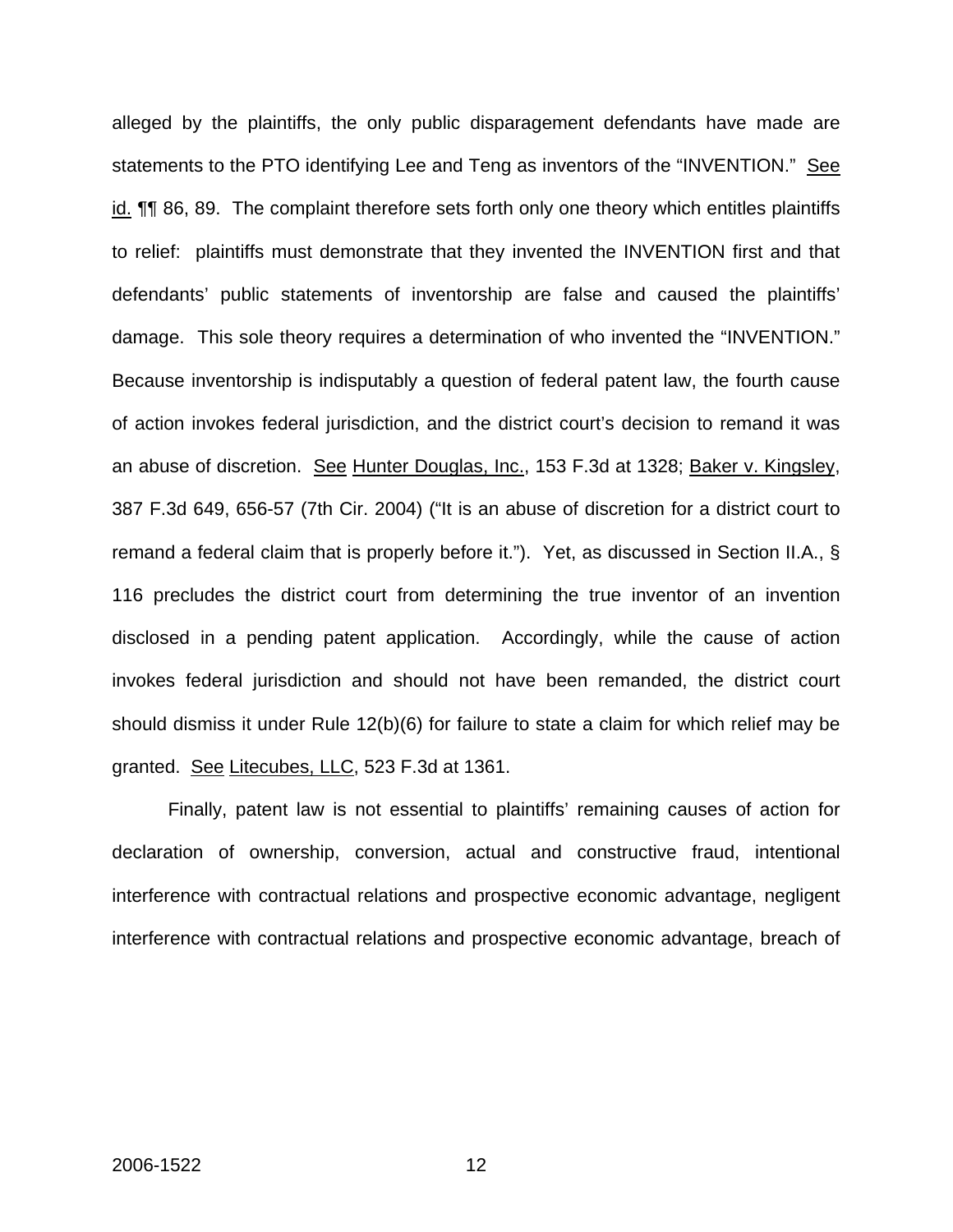implied contract, and unfair competition and fraudulent business practices because each cause of action could be resolved without reliance on the patent laws.<sup>[3](#page-13-0)</sup>

 For example, patent law is not essential to plaintiffs' cause of action for conversion. Under California law, the elements of conversion are "(1) ownership or right to possession of property, (2) wrongful disposition of the property right of another, and (3) damages." Don King Prods./Kingvision v. Lovato, 911 F. Supp. 419, 423 (N.D. Cal. 1995). Because plaintiffs could establish conversion by reference to the defendants' alleged misappropriation of "experiments, pre-publication experimental data, and nonpublic, pre-publication drafts of papers," an alternative, non-patent theory exists which entitles plaintiffs to relief. See FAC 1 149. Accordingly, the cause of action for conversion does not arise under § 1338(a). See Christianson, 486 U.S. at 813; Am. Tel. & Tel. Co., 972 F.2d at 1324.

 The cause of action for intentional interference with contractual relations and prospective economic advantage also does not arise under § 1338(a). Intentional interference with contractual relations and prospective economic advantage requires proof of "(1) an economic relationship between the plaintiff and some third person containing the probability of future economic benefit to the plaintiff; (2) knowledge by the defendant of the existence of the relationship; (3) intentional acts on the part of the defendant designed to disrupt the relationship; (4) actual disruption of the relationship; and (5) proximately caused damages." Don King Prods./Kingvision, 911 F. Supp. at 423-24. While relevant, a determination of inventorship is not essential to any of the

<span id="page-13-0"></span> $\overline{\phantom{a}}$  3  $3$  The amended complaint also includes a cause of action for "Permanent" Injunction." FAC ¶¶ 215-19. While written as a separate cause of action, it is more properly understood as a request for injunctive relief to remedy one of the other causes of action. Accordingly, it cannot serve as a basis for jurisdiction.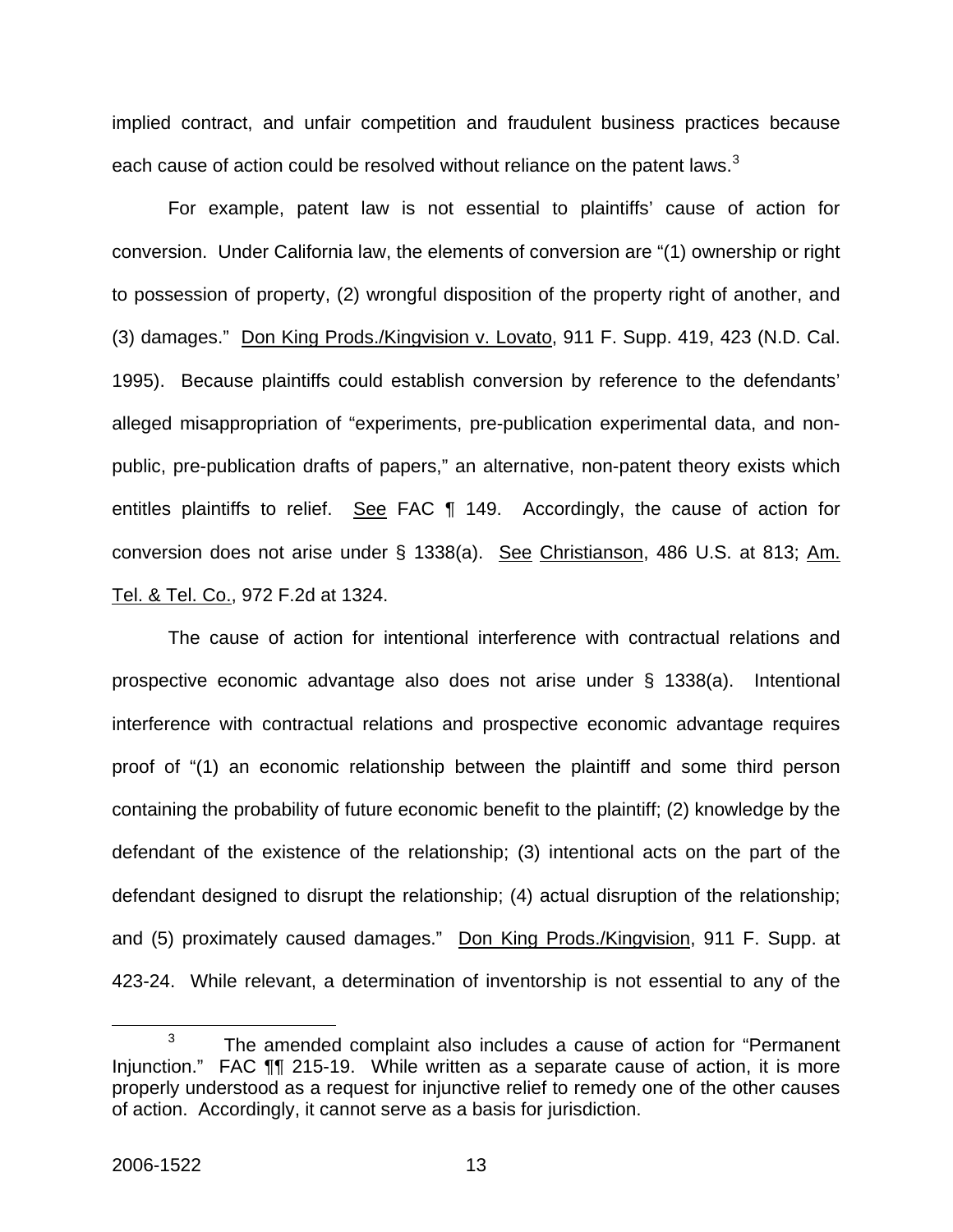five elements of intentional interference with contractual relations and prospective economic advantage because the "intentional acts on the part of the defendant[s]" could consist of their alleged misappropriation of "experiments, pre-publication experimental data, and non-public, pre-publication drafts of papers." See, e.g., Bd. of Regents, Univ. of Tex. Sys., 414 F.3d at 1363-64 (holding that patent law was not essential to a claim for tortious interference); FAC ¶ 149. The same is true for the closely related cause of action for negligent interference with contractual relations and prospective economic advantage. See J'Aire Corp. v. Gregory, 24 Cal. 3d 799, 806 (1979).

 Inventorship is likewise not essential to the causes of action for fraud, unfair competition, breach of implied contract, or ownership. With respect to fraud, plaintiffs' complaint alleges that the defendants made continued promises of collaboration which induced plaintiffs into providing non-public and valuable research data to defendants. FAC ¶¶ 40-50, 181-84. As pled, these non-patent related facts could be sufficient to establish fraud. See Small v. Fritz Cos., Inc., 65 P.3d 1255, 1258 (Cal. 2003) ("The elements of fraud, which gives rise to the tort action for deceit, are (a) misrepresentation (false representation, concealment, or nondisclosure); (b) knowledge of falsity (or scienter); (c) intent to defraud, i.e., to induce reliance; (d) justifiable reliance; and (e) resulting damage." (citations and internal quotations marks omitted)). Similarly, plaintiffs' claim for unfair competition and fraudulent business practices could be resolved solely on this theory of fraud which does not require reliance on patent law. See Cal. Bus. & Prof. Code § 17200 (West 2008) (defining unfair competition as including "any unlawful, unfair or fraudulent business act or practice"). Next, plaintiffs' cause of action for breach of implied contract does not arise under § 1338(a) because it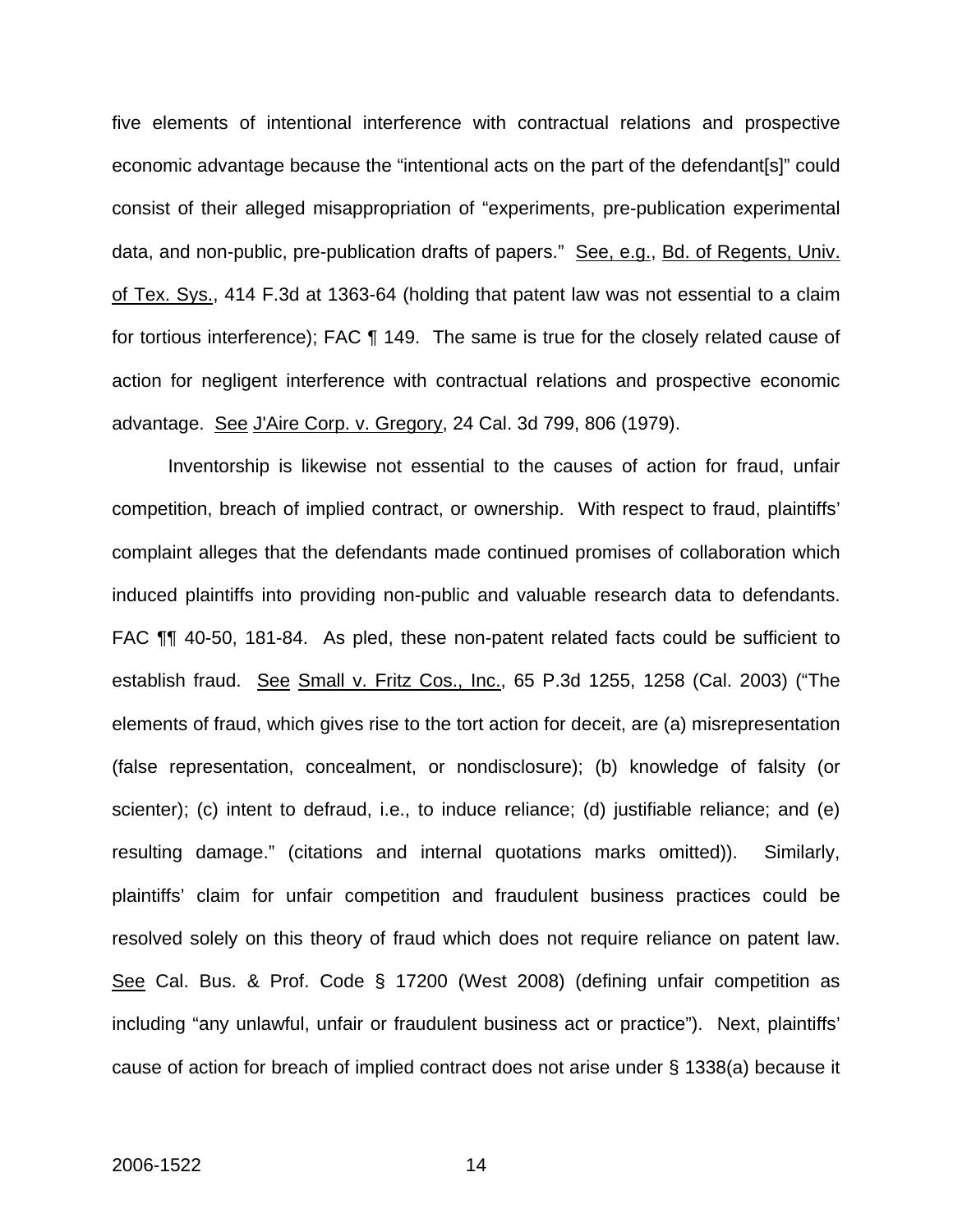could be resolved by reference to the defendants' alleged failure to keep their promises not to misappropriate or commercialize the INVENTION. See FAC ¶ 38; Uroplasty, Inc. v. Advanced Uroscience, Inc., 239 F.3d 1277, 1280 (Fed. Cir. 2001) (holding that breach of contract claims did not arise under § 1338 because the claims could be adjudicated "without resolving a substantial patent issue"); Aronson v. Quick Point Pencil Co., 440 U.S. 257, 262 (1979) ("State law is not displaced merely because the contract relates to intellectual property which may or may not be patentable . . . ."). Finally, the ownership dispute could be resolved without a determination of who invented the INVENTION. The amended complaint's allegation that the defendants' conduct gave rise to an implied contract between the parties could form the basis for resolving the ownership dispute because that implied contract could dictate which party owns the INVENTION. See Consol. World Hardwares, Inc., 831 F.2d at 265 ("That a contract action may involve a determination of the true inventor does not convert that action into one 'arising under' the patent laws."). Accordingly, the request for a declaration of ownership does not arise under § 1338(a).

 Plaintiffs' eleventh cause of action – "Unjust Enrichment-Constructive Trust" – deserves specific analysis to avoid creating any confusion in our precedent. In University of Colorado, this court found the issue of inventorship to be essential to a cause of action for unjust enrichment. See 196 F.3d at 1372. In that case, which did not address § 1338(a) jurisdiction, the plaintiff did not allege any alternative, non-patent facts which would entitle it to relief. See id. ("[T]he University's fraudulent nondisclosure and unjust enrichment claims depend on the Doctor's status as inventors."). Here, conversely, the amended complaint broadly alleges that the defendants' "unauthorized